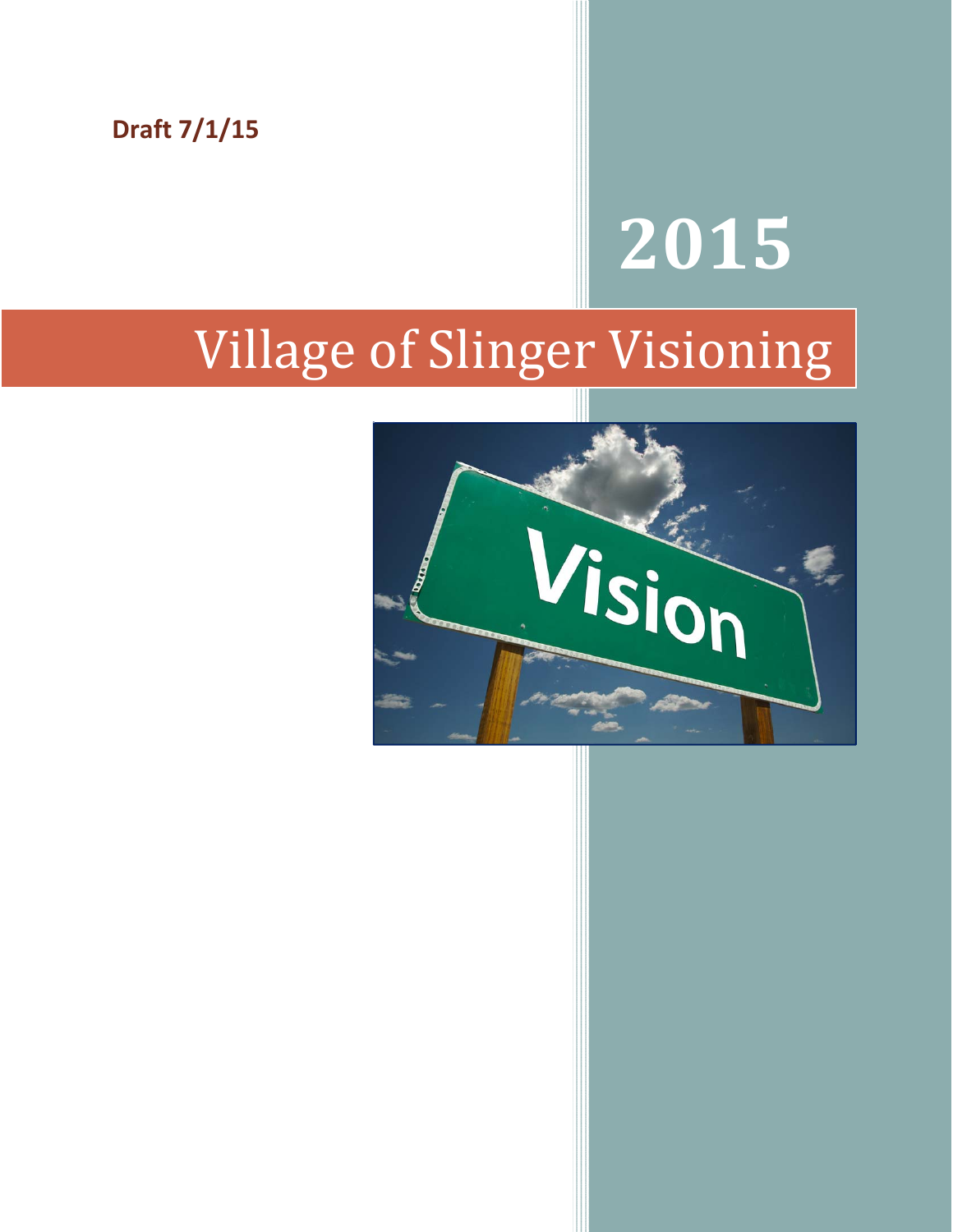# **CONTENTS**

# DOCUMENT PREPARED BY:

Paul Roback Associate Professor, Community Development Educator

UW-Extension, Washington County 333 E. Washington St., Suite 1200 PO Box 2003 West Bend, WI 53095 Phone: (262) 335-4480 Fax: (262) 335-4863 paul.roback@ces.uwex.edu Web site: http://washington.uwex.edu



An AA/EEO employer, UW-Extension provides equal opportunities in employment and programming, including Title IX and ADA requirements.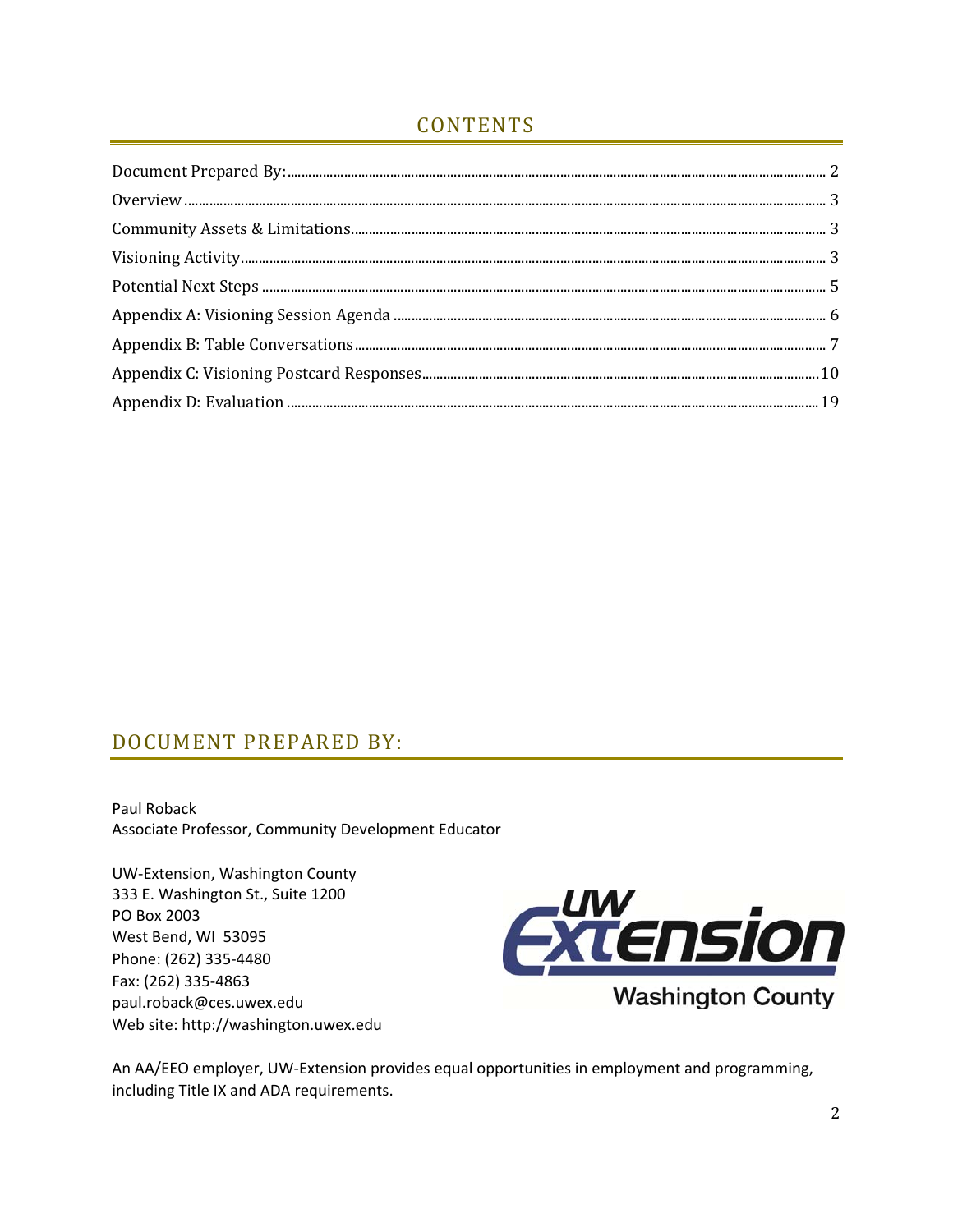# **OVERVIEW**

In order to obtain input from the community on a future direction for the Village of Slinger, a visioning session was held on April 23, 2015. Residents were notified of this session through an insert included with utility bills, e-mail to community stakeholders and a posting on the Village's website. Thirty-eight participants gained a greater understanding of census and demographic data for the Village, and then provided their insights and ideas regarding the Village's future growth and development. The agenda for this session is located in Appendix A.

Census demographic information and economic data were developed and presented by Matt Kures from the UW‐Extension Center for Community Economic Development. This data is available in a separate report. After the data presentation, participants moved to tables for small group discussions. This process was facilitated by UW‐Extension Washington County Community Development Educator Paul Roback.

# COMMUNITY ASSETS & LIMITATIONS

Participants were divided into seven tables and were asked to identify community assets that the community needs to preserve and/or build upon and community limitations that should be proactively addressed because they may limit the community's potential for continued and future success. The notes from these table conversations can be found in Appendix B. The following are common themes identified from this process. In general, there was greater consensus on the community assets and less consensus on community limitations. The number in parenthesis indicates how many of the seven table groups indicated a similar community asset or limitation.

Assets include:

- Natural Resources‐ Parks, Lakes, Trails and Kettle Moraine (7)
- School System (6)
- Public Safety (6)
- Transportation Infrastructure‐ Roads and Railroads (5)
- Ski Hill & Race Track (5)

Limitations include:

- Lack of an Industrial Base / Space (3)
- **E** Limited Job Growth, Opportunities and Workforce (3)
- Lack of Restaurants (3)
- **E** Lack of a Community / Recreation Center (2)
- Lack of Walking Trails and Park Connections (2)
- Limited Retail Options (2)
- Parking Issues / Downtown Parking (2)

# VISIONING ACTIVITY

Participants were asked to create their ideal vision for the Village of Slinger. This was accomplished through the use of a visioning postcard process. The responses from the 38 participant are located in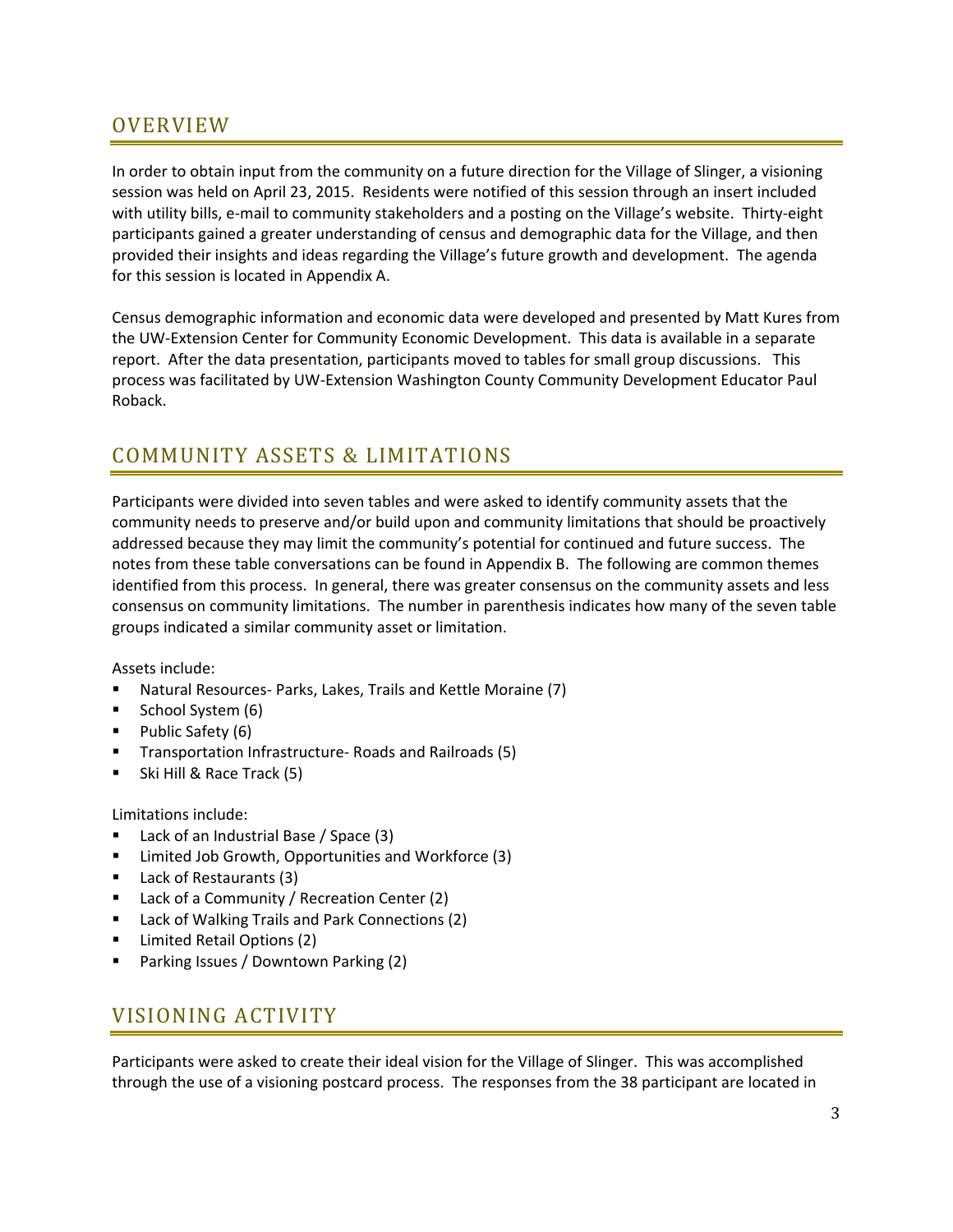Appendix C. Common themes were identified. The number in parenthesis indicates how many participants made similar recommendations in their visioning postcards. Bullets include more specific individual comments.

Downtown (21)

- **Uniform and pleasant looking**
- **Beautiful streetscape**
- **Additional retail and less taverns**
- Vibrant
- **Façade improvements**
- Walkable
- **Coffee shop**
- **Mom & pop style businesses**
- New parking areas

Additional Restaurants (18)

- Chain-Starbucks, Mitchells Fish Market, Red Robin, Checkers, Olive Garden
- Micro-brewery
- $\blacksquare$  Fine dining
- Locations- downtown, along HWY 60/175

Parks and Trails (15)

- **Walking and biking trails**
- **Trails connecting to Pike Lake State Park and Village Parks**
- **New parks**
- Walkway over HWY 41
- Tree-lined streets

#### Additional Retail (13)

- National retail- Costco, Meijer, Target, Walgreens
- **Additional downtown retail**
- **Additional retail along HWY 60**
- **Restore and redevelop buildings**

Community Center / Senior Center / Sports Complex (10)

- **Used by civic groups, clubs, schools, community members**
- Field house for athletics, gym
- **Meeting rooms**
- Rent for special event and parties

#### Hotel / Lodging (10)

- **For visitors of ski hill and race track**
- **E** Country Inn & Suites, Hyatt

Industrial Park (10)

- **HWY 60 near HWY 41**
- Stage 1 & 2 companies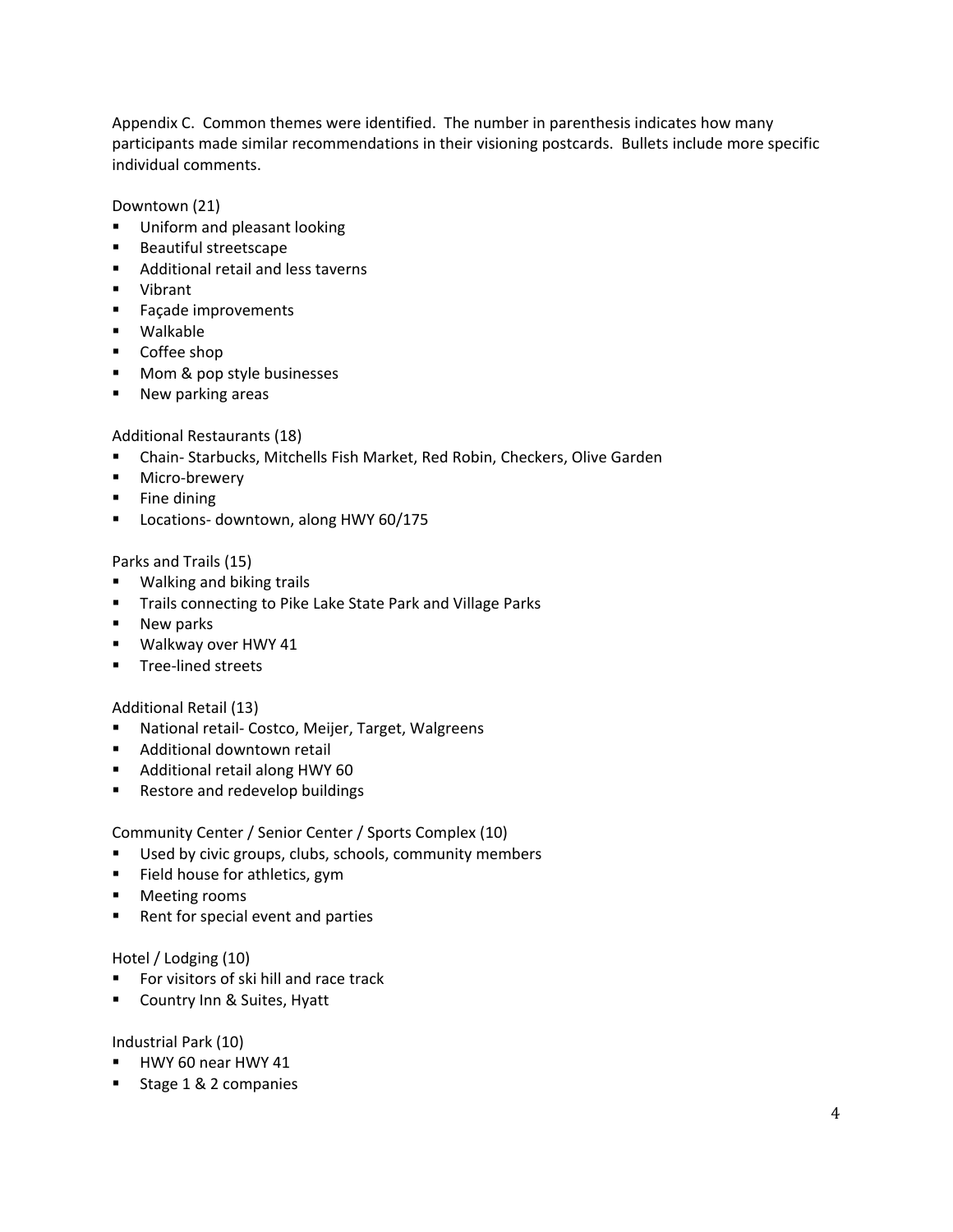Schools (7)

- Remain great!
- **Performing Arts Center**

#### New Library (6)

- **New**
- Located downtown
- **E** Study Rooms

#### Residential (4)

- **EXECT** Creating a living and working environment
- Mix of housing options-starter homes, middle income homes, apartments and condos
- New subdivisions- connected to other areas, separate from industrial area

# POTENTIAL NEXT STEPS

- 1) Village Board and Staff review visioning session results, economic/census data and Community Economic Development Preparedness Index results.
- 2) Village Board discusses and reviews visioning session information and provides feedback.
- 3) Determine if additional public input is desired. If yes, options may include a community‐wide survey or a targeted focus group.
- 4) Identify appropriate group/committee to develop a strategy to move forward with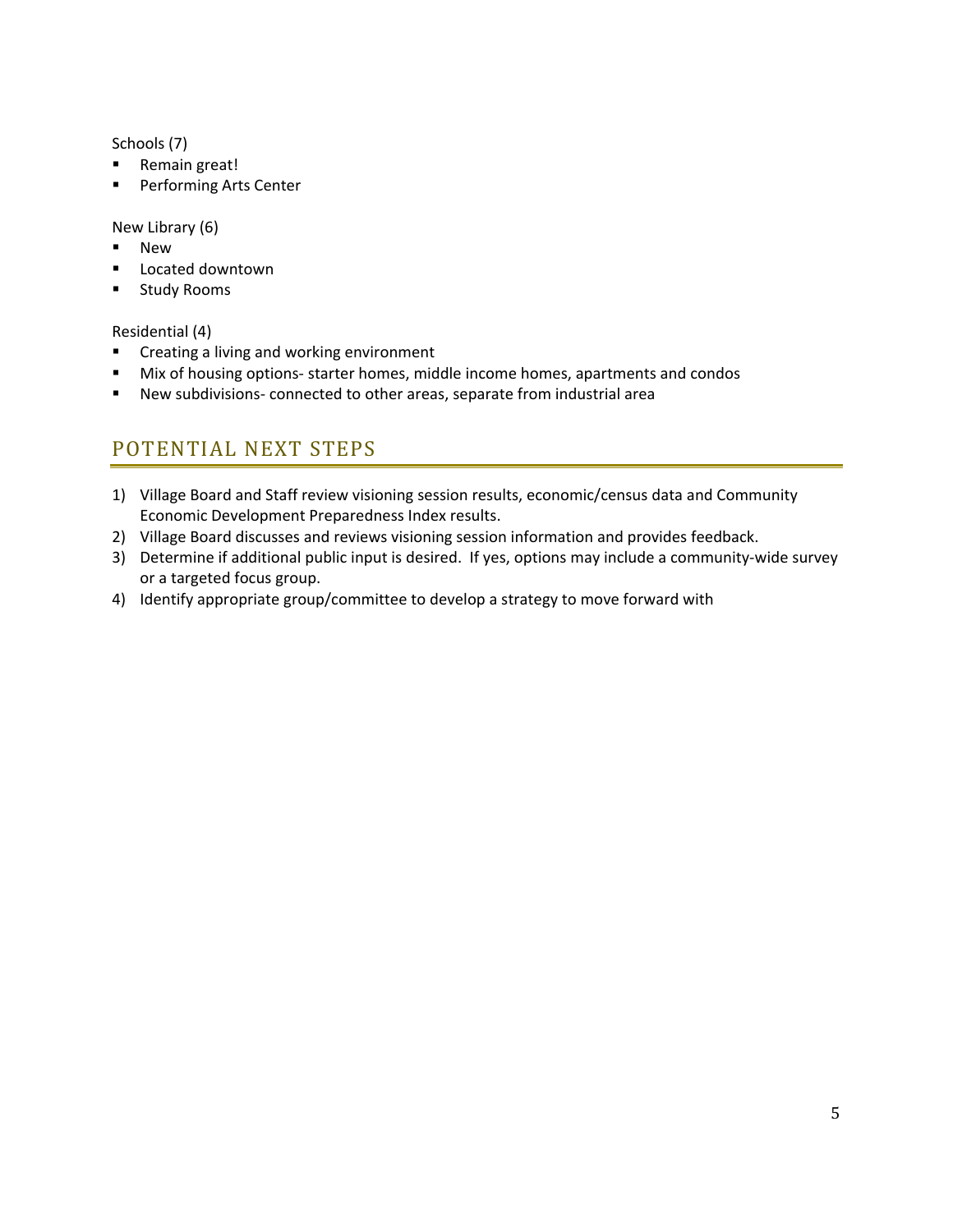### **Slinger Visioning Process Outline**

April 23, 2015 ~ 6‐8PM Slinger High School Cafeteria

#### Agenda

- 6:00 Welcome & Introductions
- 6:15 Process overview
- 6:20 Economic & Census Data
- 7:00 Brainstorming in small groups
	- 1‐ Community Assets‐ What are our strengths as a community that we need to preserve and/or build upon?
	- 2‐ Community Limitations‐ What should be proactively addressed because it limits our community's potential for continued and future success?
- 7:20 Large Group Sharing
- 7:30 Visioning Exercise
- 7:55 Next Steps & Evaluation
- 8:00 Conclude

#### **Discussion Guidelines:**

- All ideas are welcome
- **Be respectful**
- Balance advocacy with openness
- **Monitor your own input**
- Be succinct

Times are approximate and are intended to keep the process moving forward. They may be adjusted slightly based on discussions during the process.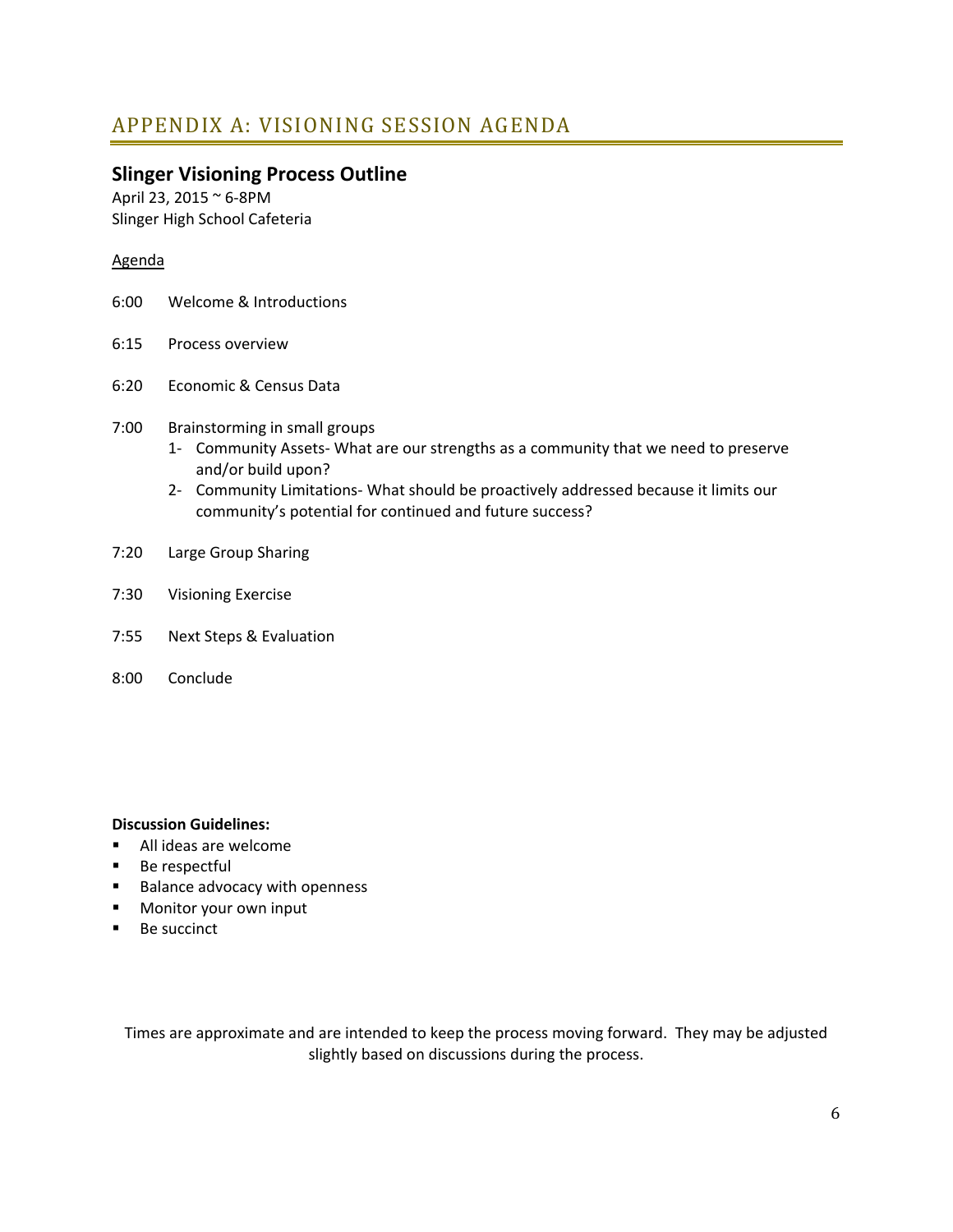# APPENDIX B: TABLE CONVERSATIONS

## **Assets and Limitations**

#### Group 1

Assets

- **Schools**
- Real Estate
- **Roads**
- **Parks**
- **Ems/Public Safety**
- Medical
- **Transportation infrastructure**
- **-** Tourism
- **Ski Hill**
- Race Track
- **Lakes**
- **Local Business**
- **Civic Groups**

#### Limitations

- **Industrial Spaces**
- **Stage 2 Businesses**
- **Business Appeal**
- **■** Workforce
- **Recreation/Community Spaces**
- **UILADE:** Village's Economic Vision

#### Group 2

Assets

- School District education
- Kettle Moraine area trails, wildlife
- Lakes
- **Fishing, hunting**
- **Family oriented**
- **Easy access to other communities**
- **St. Vincent de Paul**

#### Liabilities

- Not a destination (Cedarburg)
- **Ugly Downtown**
- **Bedroom Community "Railroad Town"**
- Does not draw "lake people"/"invisible line"

#### Limitations

- **Environmental challenges**
- **People don't care**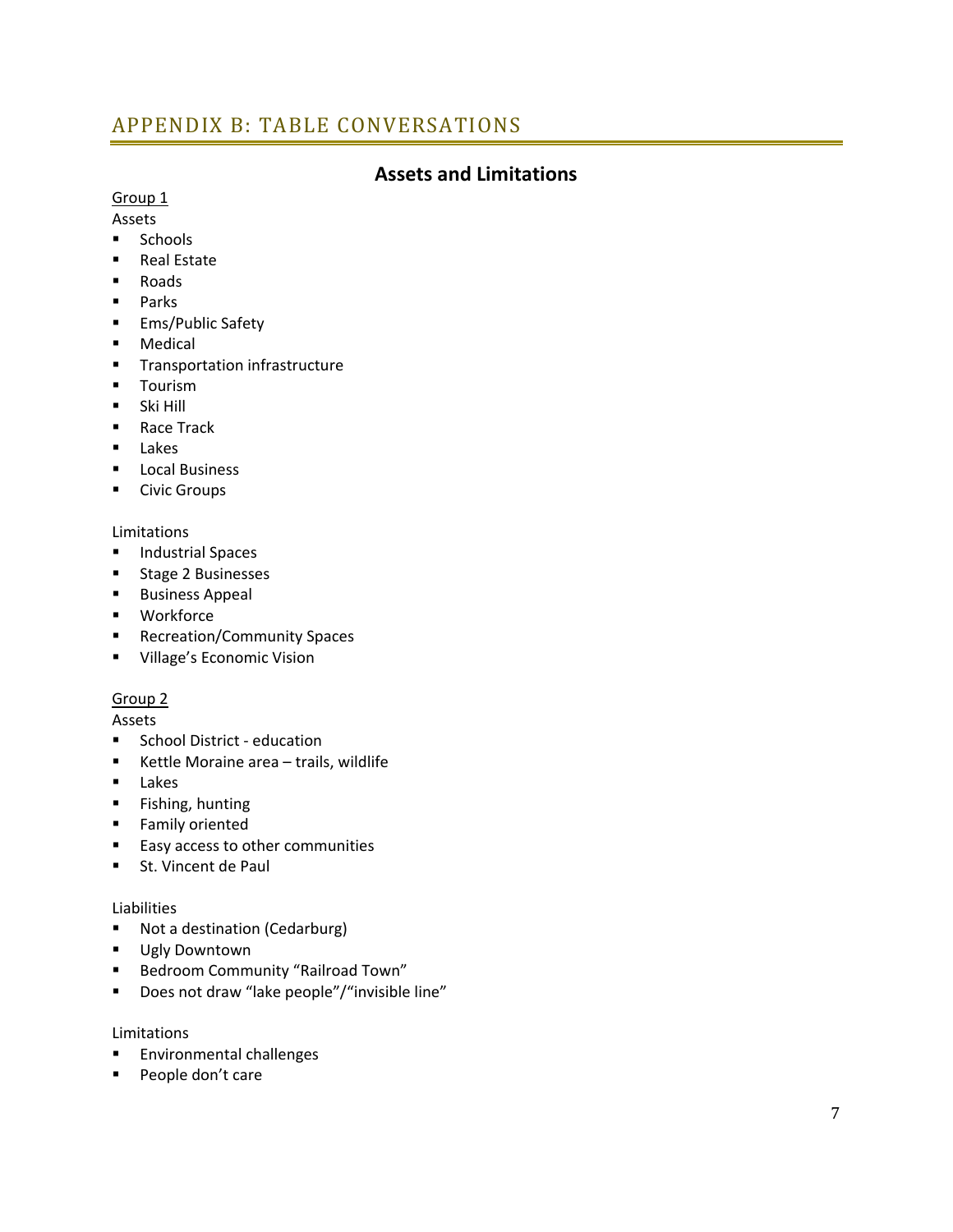- **Parking issues**
- **E** Lack of interest by the community

#### Ideas

- Name: "The Old Center of Slinger" R. B.!!
- Replace existing, non-desirable or closed businesses with new "suitors"/businesses
- **Move tractor displays out and replace with true assets**
- **Museums, Civic Center, Language School**

#### Group 3

#### Assets

- **School**
- **Highways/Railroads**
- **Safety**
- Recreational-parks, race track, ski hill
- **Services**
- $\blacksquare$  Retail limited to essentials
- **Population**
- **■** Utilities
- **Accessibility for pedestrian**
- **Religious choices**

#### Limitations

- **Job opportunities**
- **E** Limited retail
- **Land for small businesses**
- **Lodging**
- **Tourism/destination**
- **Train/Speedway noise**
- **EXEC** Lack of affordable housing
- Appearance lack of polish (Hwy 60 &175)

#### Group 4

Assets

- **E** Library
- **Recreation Department**
- **•** Churches
- **Ski Hill**
- Race Track
- **EXEC** Close knit community
- **Police Force**
- **Green Space**
- **Location**
- **Housing Authority**
- # of Assisted Living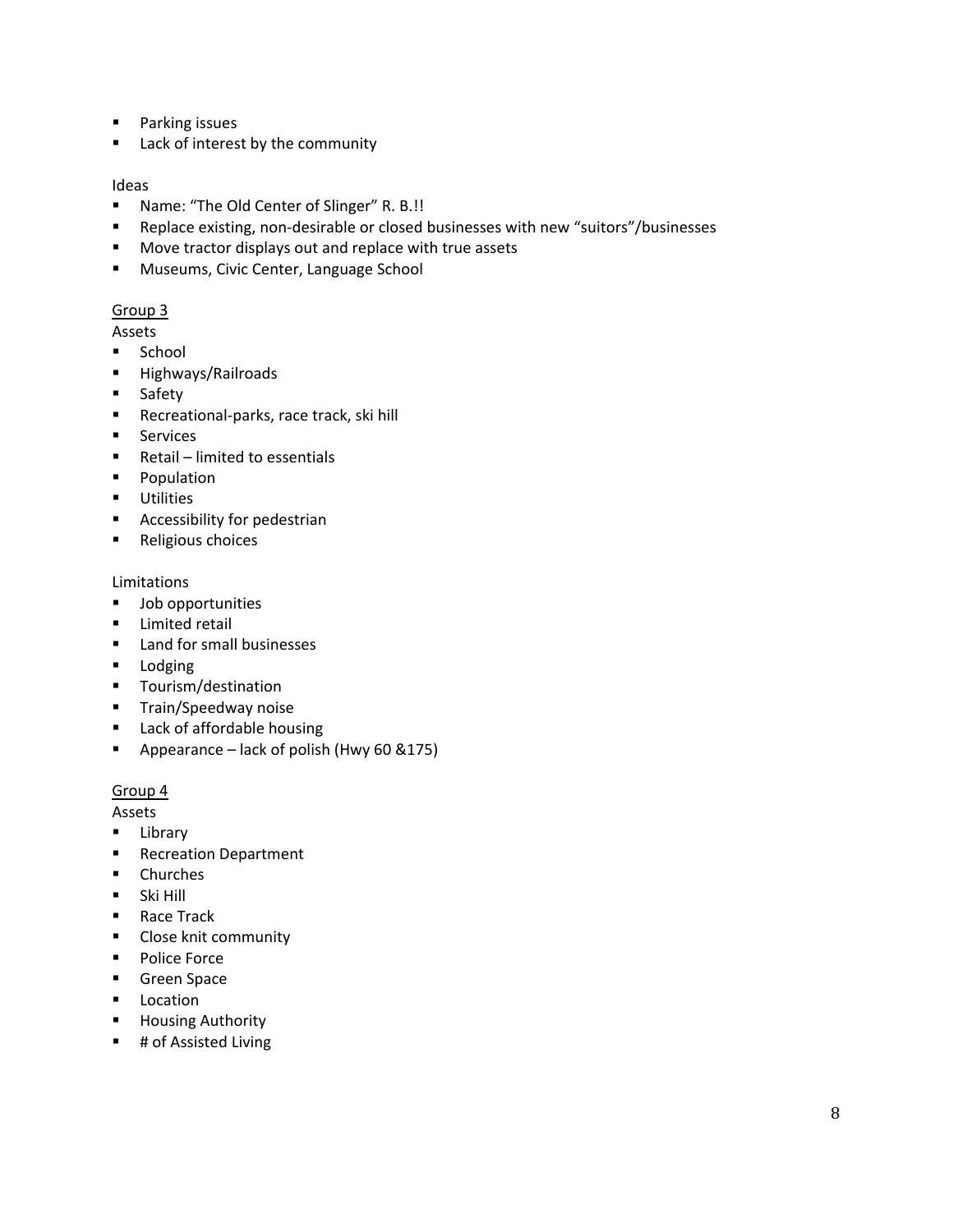#### Liabilities

- **Job Growth**
- **Industry**
- **Starbucks**
- **Bike Trails**
- **Large Retail**
- **-** Competition
- **Entertainment**
- **Recreation/Community Center**
- **Roads**
- **Cable choice**
- **Land owners**
- **Lack of walking paths/trails**

#### Group 5

Assets

- Access to transportation (Hwy 41 & 60, 45, 164)
- $\blacksquare$ K – 12
- **Quality of Life**
- **E** Kettle Moraine
- **Low crime**
- Police Force
- **EXECOMMUNITY Involvement**
- **-** Civic Groups
- **Parks & Recreation, Natural Resources**
- **E** Location relative to Milwaukee, Menomonee Falls
- **Speedway, Ski Hill**

#### Limitations

- **Restaurants**
- Micro-Brewery
- **If** Identity, Sense of place broken up
- **Bedroom Community**
- **E** Location Competition with surrounding towns

#### Group<sub>6</sub>

Assets

- 41 & 60 Location
- **E** Kettle Moraine
- **School System**
- **Park system**
- Building sites available residential
- **Example 2** Slinger Speedway
- Ski Hill
- Near-by recreation
- **Low crime rate**
- **High work ethic**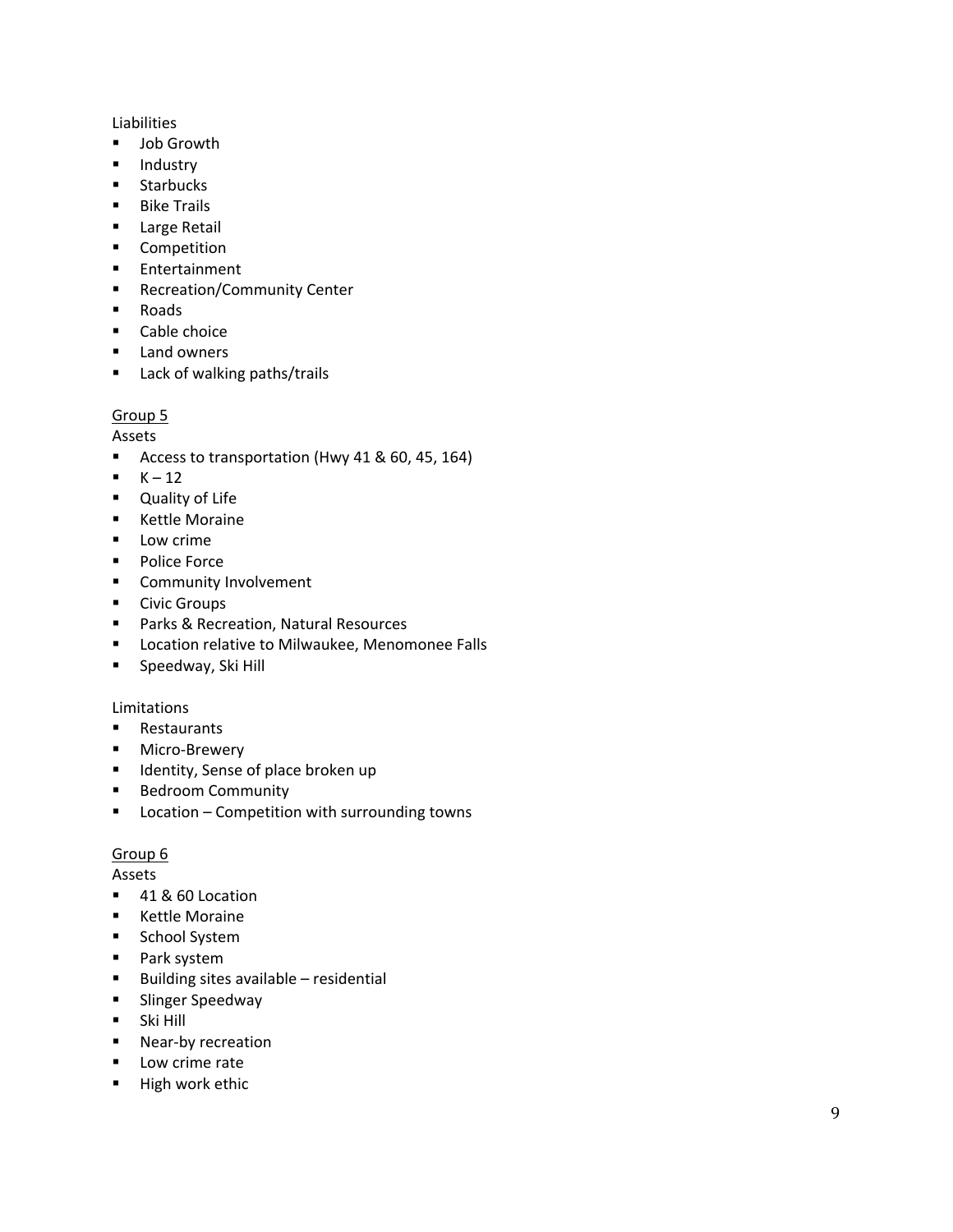- **Close to big city**
- **Rail service**

#### Limitations

- Close to big city
- No business attraction
- No Chamber of Commerce
- **Downtown**
- **Rail service**

#### Group 7

Assets

- Safe
- **School system**
- Police/Fire
- $\blacksquare$  Parks
- **Hwy system**
- **Start of diversified businesses**

#### Limitations

- Parks linked to larger
- **No Industrial base**
- No Industrial parks
- Too many condos
- Too many large apartments
- No single person apartments
- Need small start/end homes
- Need nice restaurants
- **Better traffic patterns for some areas (American Eagle Drive)**
- **•** Open storefronts
- **•** Main street parking
- **Senior Center**
- Motel

# APPENDIX C: VISIONING POSTCARD RESPONSES

#### **Scenario**

After moving away, you return back to the Village of Slinger 10 years later. You have been living in a foreign country and have had very little contact with friends and family in Slinger. Upon your return, you are amazed by the changes that have undergone in the community as a result of the efforts of the Village Board and community members.

#### **Assignment**

Using the present tense, fill out the postcard below and tell your friends in the foreign country you left about all the wonderful things (for example- businesses, community facilities, streetscape, housing...)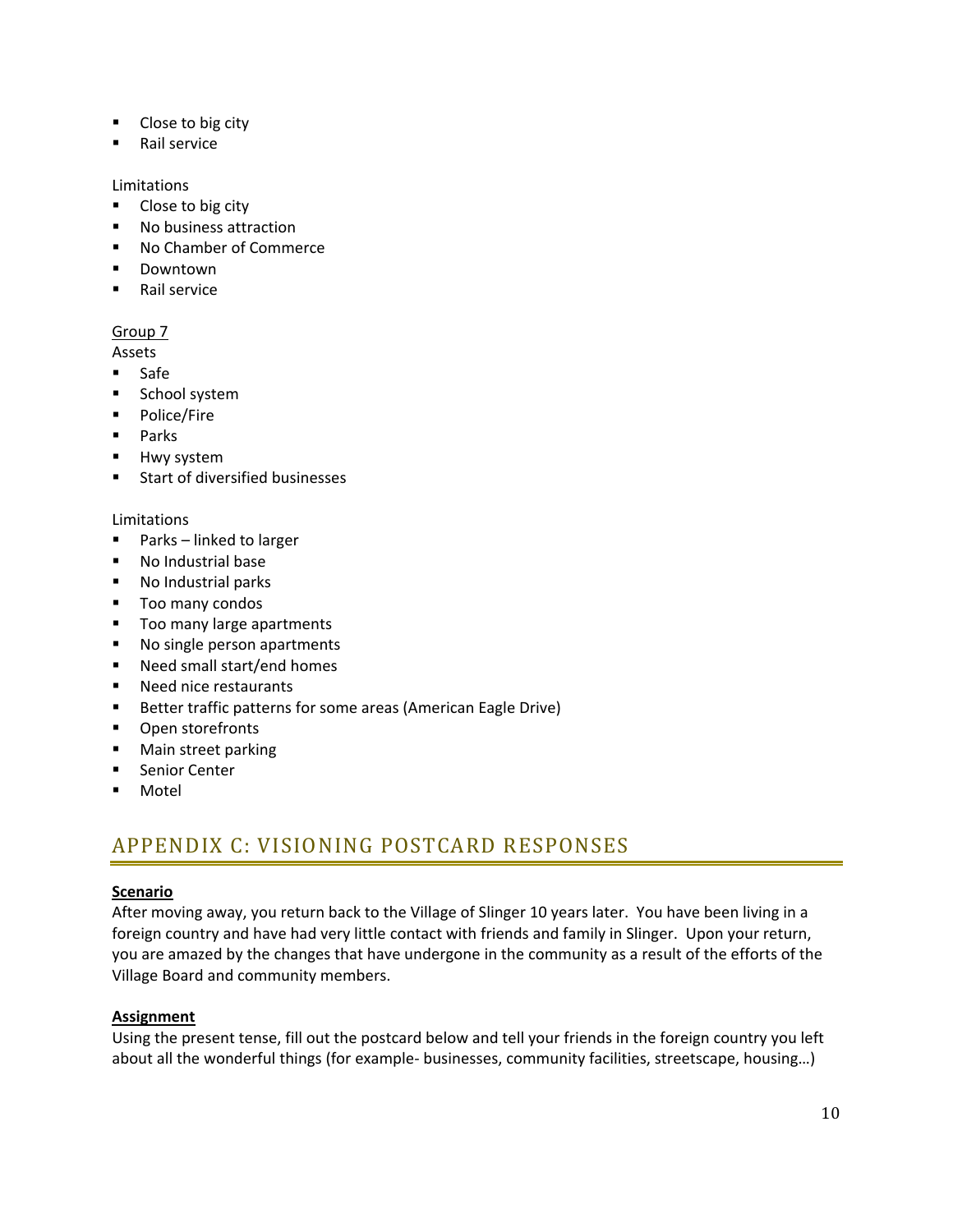that you have discovered in Slinger that have resulted from the efforts of the Village Board and community members.

Underline the three changes that have occurred in the Village of Slinger which you think are the most important.

Please write legibly. If needed, feel free to use the reverse side. Postcard worksheets will be collected and compiled for future use.

#### **Responses**

#### **Card #1**

- Expansion of retail centers to include a COSTCO, Meijer's, and even unique shops and craft boutiques
- **Truly enjoyed the great new restaurants of Mitchells Fish Market, Red Robin & Cheddars**
- **EXECT ACTE ACTE ACTE ACTE ACTE ACTES THE ACTE ACTES THE SET ACTES THE SYSTEM AND FIGULE 10 FEE** Recreational activities to include walking/biking trails connecting the entire Slinger Park System and Pike Lake State Park, and the walking bridge over Hwy 41 was special during my morning walks to the wooded conservatory on the east side
- A new high school with expanded sports complex, an additional elementary school or converted middle school.
- **The new system is well thought through to handle the expanding student base with new** subdivisions.
- I noticed new subdivisions off Hwy 175 to St. Lawrence, end of American Eagle and new homes along 175 south of Slinger.
- **Downtown was very exciting with new recreation facilities w/engage boys and girls clubs, and the** library even has moved downtown.
- **I** especially enjoyed the music amphitheater built into the hillside where the old church was.
- **EXECT** Senior centers also downtown to create population diversity.

#### **Card #2**

- **I** returned to my old town of Slinger and was pleasantly surprised to see some improvements.
- The downtown area has revitalized with small businesses and a few nicer restaurants.
- It now has a uniformed, pleasant looking appearance.
- There has also been some newer lodging built to allow for overnight stays by visitors.
- Uust a little south of Hwy 60 an industrial park area has been developed with easy access to Hwy 60 & 41
- I was glad to see improvements made to my home town.

#### **Card #3**

- It's great to be back in Slinger after all these years.
- The new expanded library is awesome! So many study rooms and areas for programming.
- The 4 chain restaurants are an added bonus all great for family dining.
- Slinger still has that small town feel and the community/recreation building was busy with activities.
- See you soon!

- Hello Friends!
- I have arrived back home to many changes.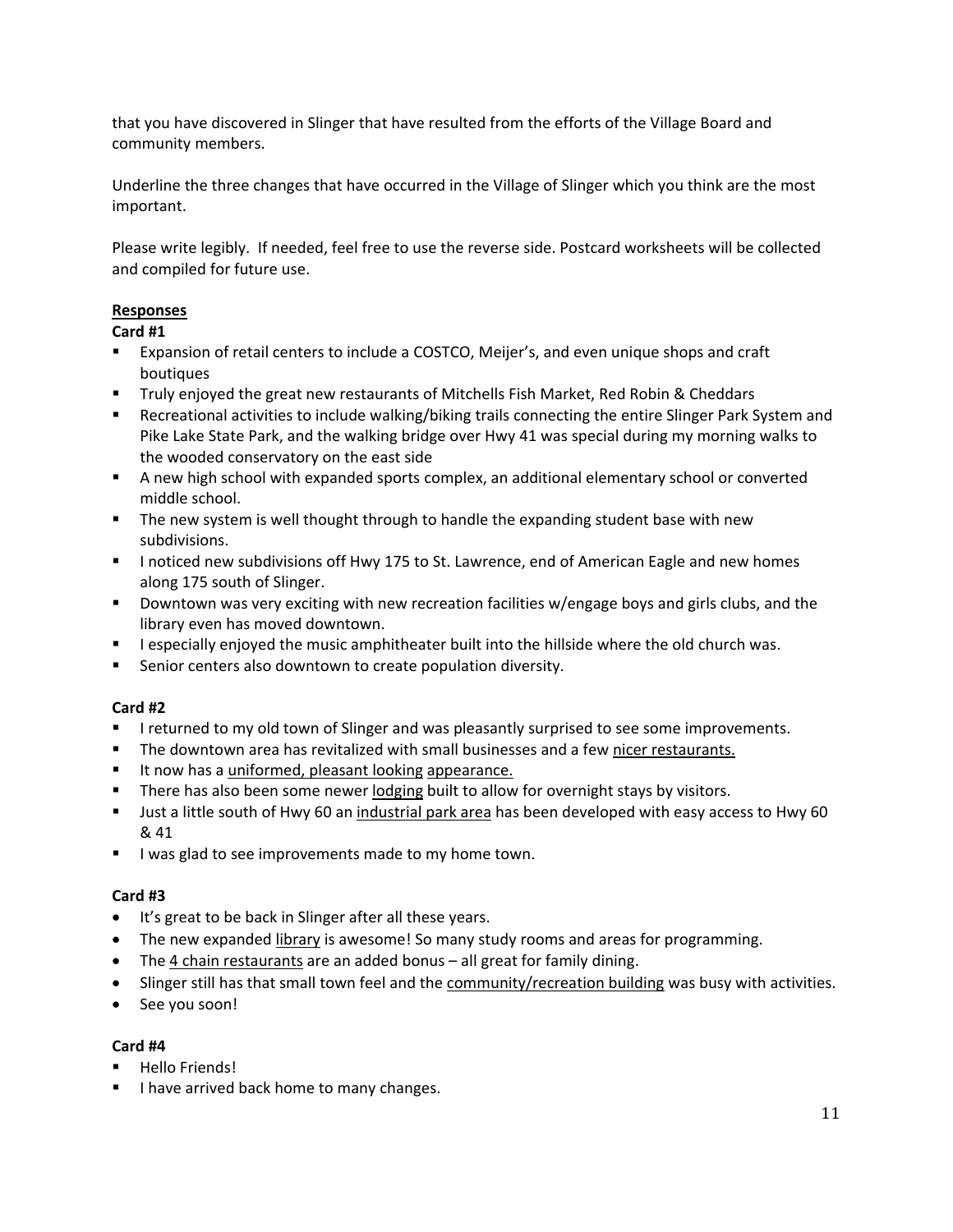- **EXECTE:** After several decades, we now have a hotel again.
- Also, one of the main intersections Hwy 60/175 finally got developed.
- They put in a community center, a sit down restaurant, and a Starbucks there.
- I heard, but have not seen the walking paths & bike paths, which we really needed.
- Finally, the village and surrounding towns are agreeing and Slinger annexed land to develop an industrial park.

- **I** I've just returned home to Slinger. There are so many changes.
- **There is a new shopping center and a wonderful hotel where many skiers are staying.**
- $I$ 've hiked the new hiking trail.
- **The new library is just beautiful.**
- We also have some new parks.
- I am most pleased to see these improvements.

#### **Card #6**

- Dear Friends-I am so excited to be back home and experiencing the wonderful community atmosphere.
- There are several small restaurants and service businesses in the redeveloped, mixed use downtown area.
- We have a beautiful community space that is utilized by the village, schools, civic groups and activity groups and clubs.
- It has meeting space, gym space, and green space.
- It is so exciting to see several different demographics utilizing and enjoying this facility.
- It is great to see how much the apprenticeship and technical arts education opportunities have continued to grow and benefit the local businesses and developing workforce.
- The schools continue to be an exceptional asset of our community.
- $\blacksquare$  I love the activities and festivals in the parks.
- The main Hwy intersections are full of businesses and updated street-scape and beautification.

#### **Card #7**

- The downtown area of Slinger is totally transformed with hotel & restaurant, a museum with good parking.
- It also has a historical center there.
- **But the biggest transformation that has changed the look of the businesses on Hwy. 60. Retail** shopping and other businesses.
- There is also a walking path over Hwy 41 so access from one side to the other is available.

- Dear Friends- Upon returning to Slinger I was impressed with many of the changes that have occurred.
- First of all I was able to stay in a Hyatt Hotel which was located at the intersection of 41 & 60.
- **Secondly, the high school has added a field house for athletics which they share with the village** recreation programs. (and which my son, Owen, always wanted).
- Finally a Starbucks was added at the corner of 60 & 175 which with my love of coffee was one of the best additions to the village!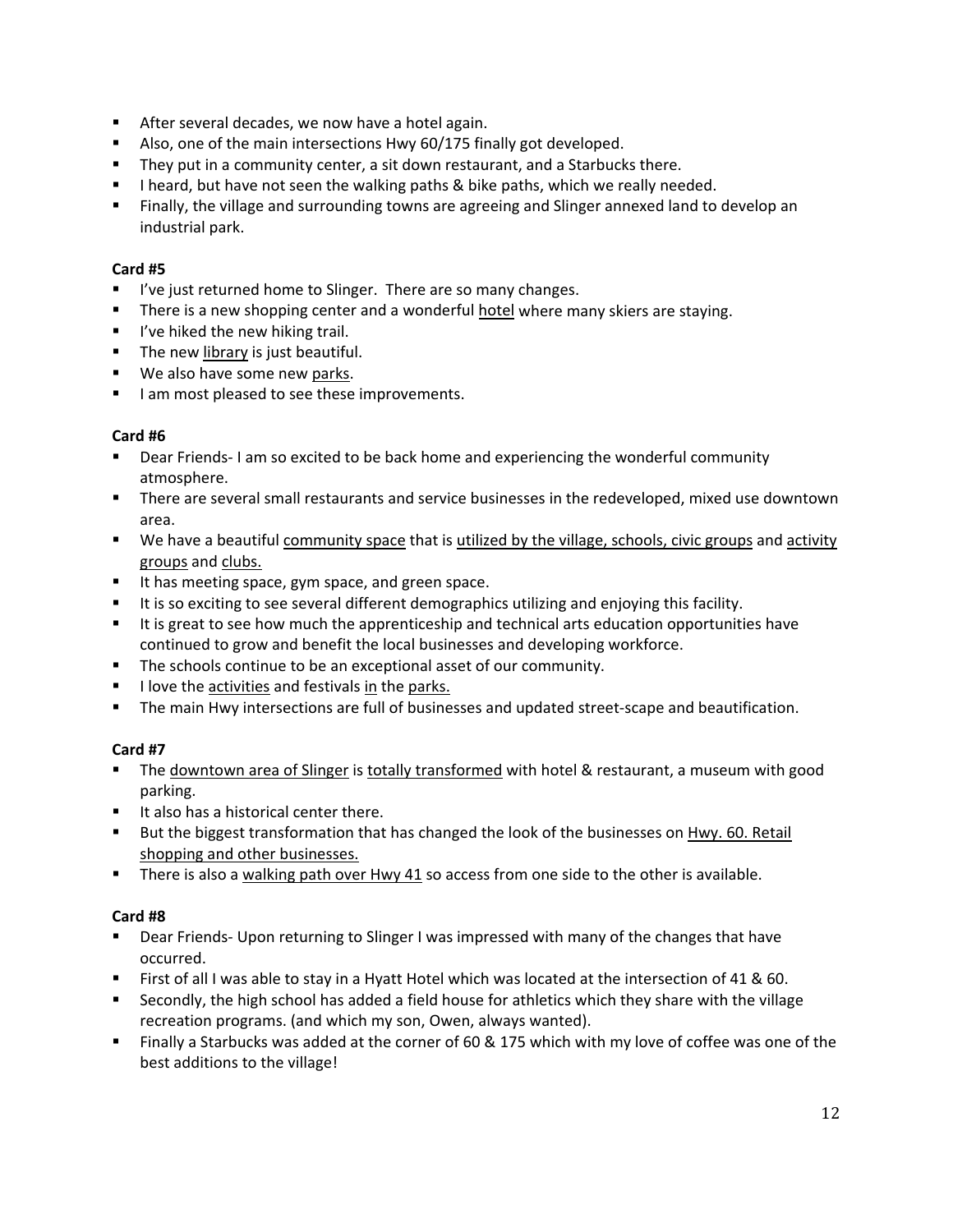- To: Golfing buddies in Panama-Dear Guys-
- **To my amazement Slinger has become its own economic engine.**
- **Looking out to the future, 10 years ago, Slinger realized that the U.S. had an aging population.**
- **The vision Slinger saw was coming up with ways to service and support this trend.**
- Slinger has consolidated its footprint, created economic advantage for companies and organizations to locate in the area, and focused on creating a living and working environment to promote families spending their living and recreation time here.
- Oh, and there's a micro-brewery now!

#### **Card #10**

- Nice industrial area with good paying union jobs
- Nice merge between Hartford and Slinger in terms of ebb and flow-not a line
- **The Trails and lanes for biking and hiking into the Kettle Moraine trail system as well as to and from** locations in the village and beyond
- A revitalized original downtown Slinger
- **If not business, then good residential with a defined business area elsewhere**
- Real places to sit and eat-not just pizza and burgers anymore
- And they finally got rid of those horrible roundabouts!

#### **Card #11**

- Vibrant downtown center with beautiful street-scaping
- **•** Open space and parks that are connected by pedestrian/bike trails
- **Pedestrian and bike access to areas of the village east of Hwy 41 and south of Hwy 60**
- **E** Clear boundary between village edge and surrounding open space/farmland
- **Incubator and small business park that invites startups and allows for expansion**
- Housing mix from starter homes to middle income homes and all the apartments and condos needed to meet residents needs

#### **Card #12**

- **To:** Herman the German, Hauptstrasse 23, G7050 Wurzburg**‐** Hi!
- I'm amazed at how much this place has changed!
- It has a wonderful little shopping area, with cute boutiques and some really good restaurants.
- Plus it finally has a micro-brewery Yay!
- The sidewalks and pedestrian paths are lovely, with benches and planting all over
- It just seems much healthier, with everyone walking around and enjoying the parks

- **The downtown area has been completely revitalized and the very "German" old comfy décor is a** very pleasing aesthetic
- The new fine-dining even includes German, Italian, and American assortments
- The whole village looks so clean and welcoming
- There is a great rail dining opportunity that travels to Baraboo and back for a 2 hour dining experience
- You catch the train right next to Starbucks on the west side of town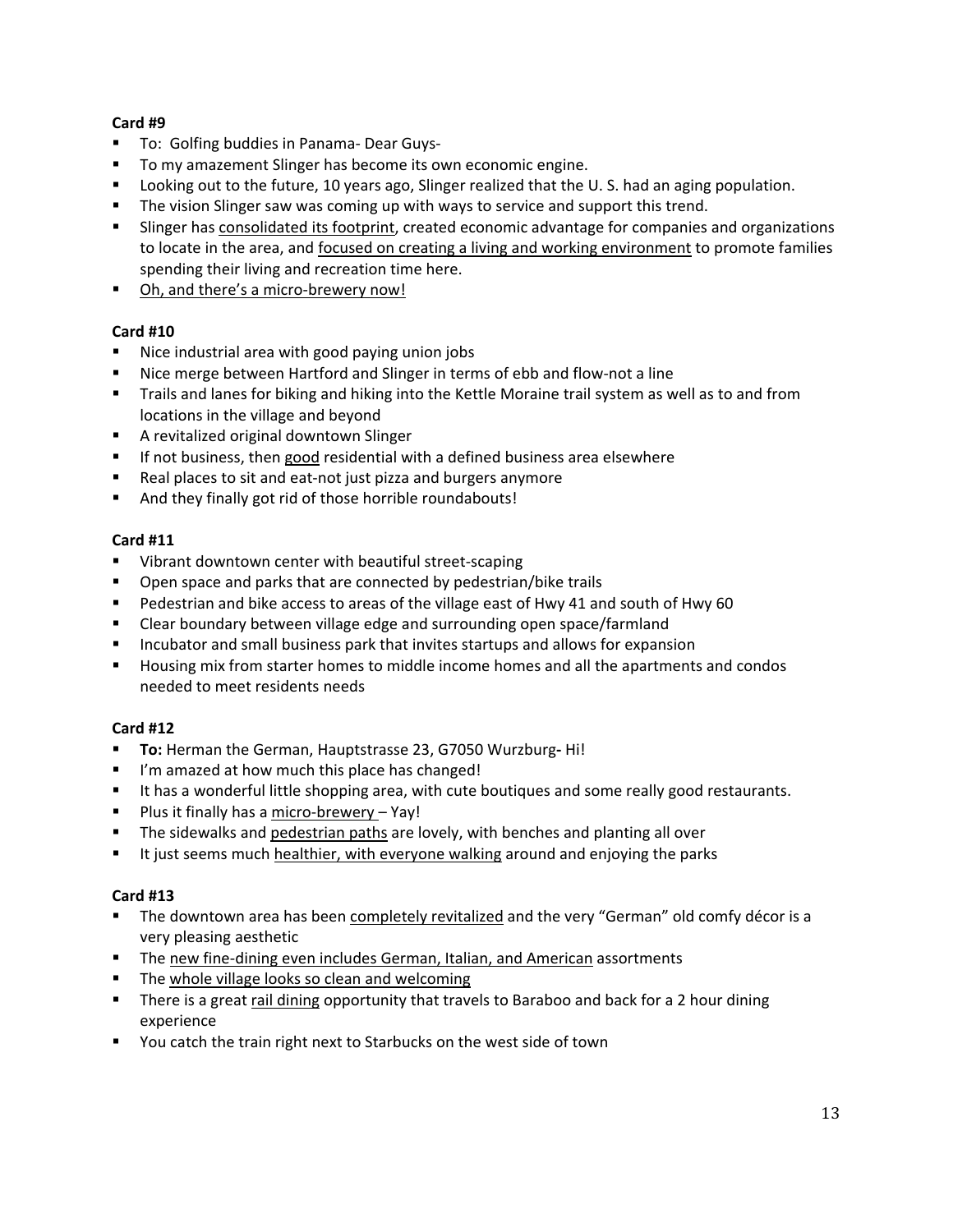- **Schools are great**
- **People are very friendly**
- Very clean village
- **EXCELLENT FIRE DEPARTMENT AND POLICE DEPARTMENT**
- We got rid of turn about
- **Beautiful downtown**

#### **Card #15**

- **To:** Gary Mosler, Honolulu
- The village has added a lot of new ball fields and pedestrian paths connecting the different subdivisions
- The new restaurant development and coffee house along Hwy 60/175 is great
- I heard it was made possible by the great electric utility and new filter
- New parking areas downtown has made it easier to attend games at Community Park and walk to nearby activities

#### **Card #16**

- If it's been 10 years since I've been in Slinger and I got off at Interstate 41 and 144 by Held's and what a wonderful Country Inn Suites motel and Olive Garden there now
- Then as I drove past the ski hill all the great improvements there and by the downtown I saw a great micro‐brewery by the Slinger House and a nice library and community center
- Wow it sure is nice

#### **Card #17**

- **Guten Tag! I have returned to Slinger safely**
- Wow! You should see the changes that have happened in Slinger!
- The first thing is the beautification of the downtown area!
- There have been small trees placed in tubs along the streets
- People are putting pots of flowers in front of their houses, especially where no front yards exist
- **The houses are painted, and the streets are clean**
- Education has reached a new pinnacle in Slinger with new technology and different courses in the schools
- Small businesses are booming in Slinger, people are shopping in the community, and the economy is looking much better! Love Sandy

- **Downtown nice to see more development like The Slinger House redevelopment, restaurants,** shops like Cedarburg and Grafton
- **Hwy 41 pedestrian bridge to help link community**
- Hotel in town American Eagle Drive seems like it would be an excellent place
- **More restaurants and destination activities so we don't have to leave Slinger to spend our money** micro‐brewery with outdoor beer garden
- Encourage Stage 1 and 2 companies make it easy for them to expand
- **New library**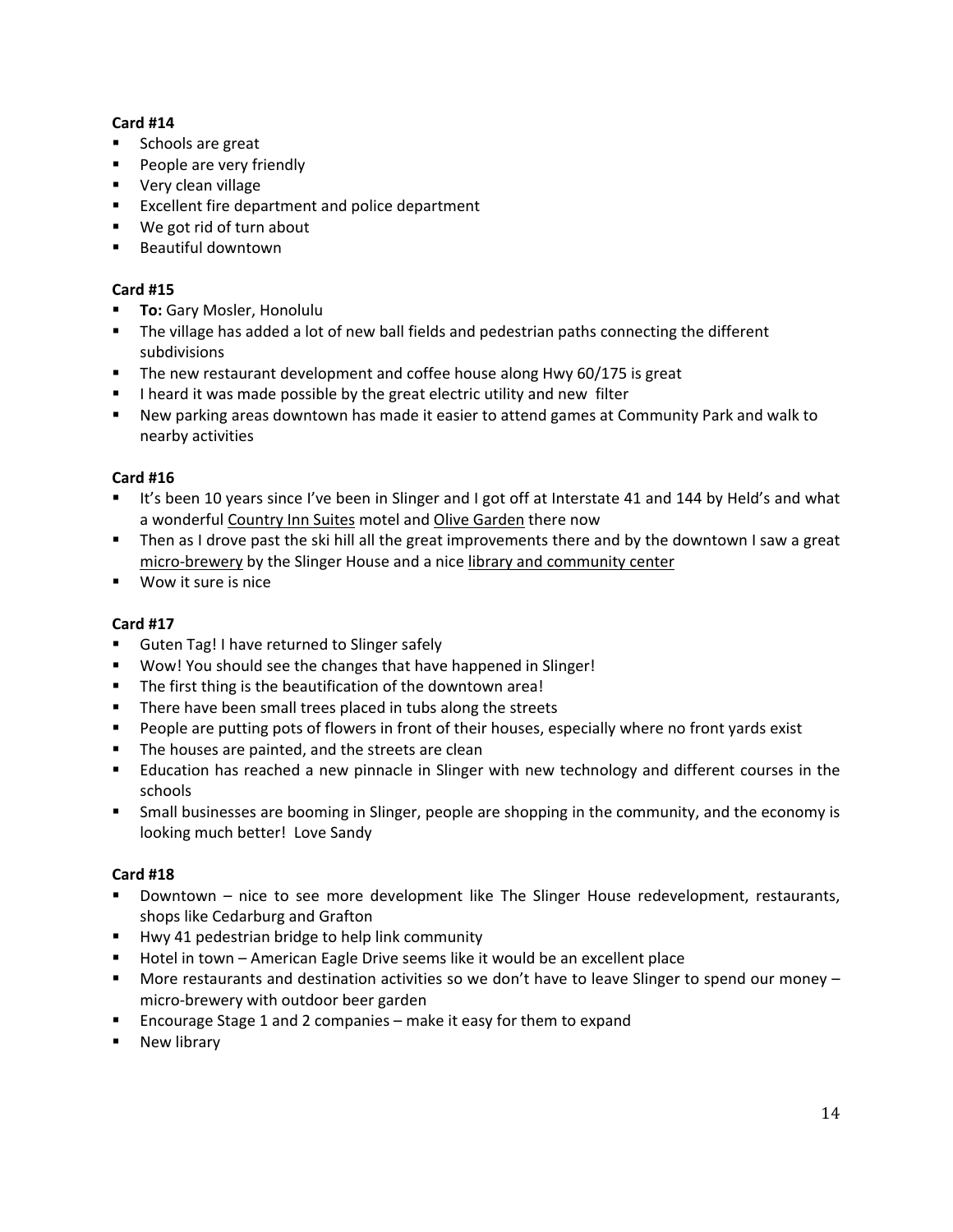- **To:** Tati & Juanma Villa, Medellin, Columbia‐ Dear Tati, Juanma & girls
- So much has happened since I've been away
- Now I have 3 different streets I can take from my condo. I can go out American Eagle Drive and take it to Lovers Lane Road. Also I can go the other way down American Eagle and turn left to Stony Lane and go to other areas of Slinger. Hip, Hip, Hooray
- We now have a lovely Senior Center where seniors can walk in the gym and also play Sheepshead in the large meeting room
- **They can even rent it out to small business groups or party events**
- It is absolutely wonderful, can't wait for you to see the changes Love Carol

#### **Card #20**

- **To:** Signora Roseltee Pieta, Venice, Italy- Ciao Roseltee!
- **Mamma Mia, Slinger has undergone a metamorphosis!**
- **There is a language school**
- A real European café
- No more race cars (remember they used to wake us up?!)
- This villagio has truly kept up with the times and the Presidente has got us a real opera music hall/civic center!
- That's all for now, you will see that this postcard will get to you in 5 days vs. 5 weeks now that Slinger handles it's own mail!
- Arrivedercie, Wendy Olsen

#### **Card #21**

- There are tree lined streets
- All properties are neat and orderly
- Downtown would have shops in place of taverns
- The race track would be gone, but that is not fair. I would hope instead there would be limitations on using it almost everyday – timing and testing limited to 1 day per week, Sunday night races keep to Sunday night instead of all day, mufflers on cars. Other tracks have used them
- Keep brush and garbage off of cemetery
- Grass, etc. is kept great!
- **More working together rather than whose job it is**

#### **Card #22**

- I am so amazed at all the changes that have happened in the village of Slinger
- The old village center has been completely remade as a great place to live as well as to meet and play
- **A** great community center with library/museum and recreation space has replaced with what used to be run down buildings and lots used for implements and tractors
- **•** Other dilapidated buildings have been either brought back to life or replaced by townhomes, some with small businesses on the ground floor
- It is amazing to see all the activity taking place around the clock in the new village center

- Dear friend, Slinger has changed so much families want to move to Slinger
- We have an expanded manufacturing area and a vibrant downtown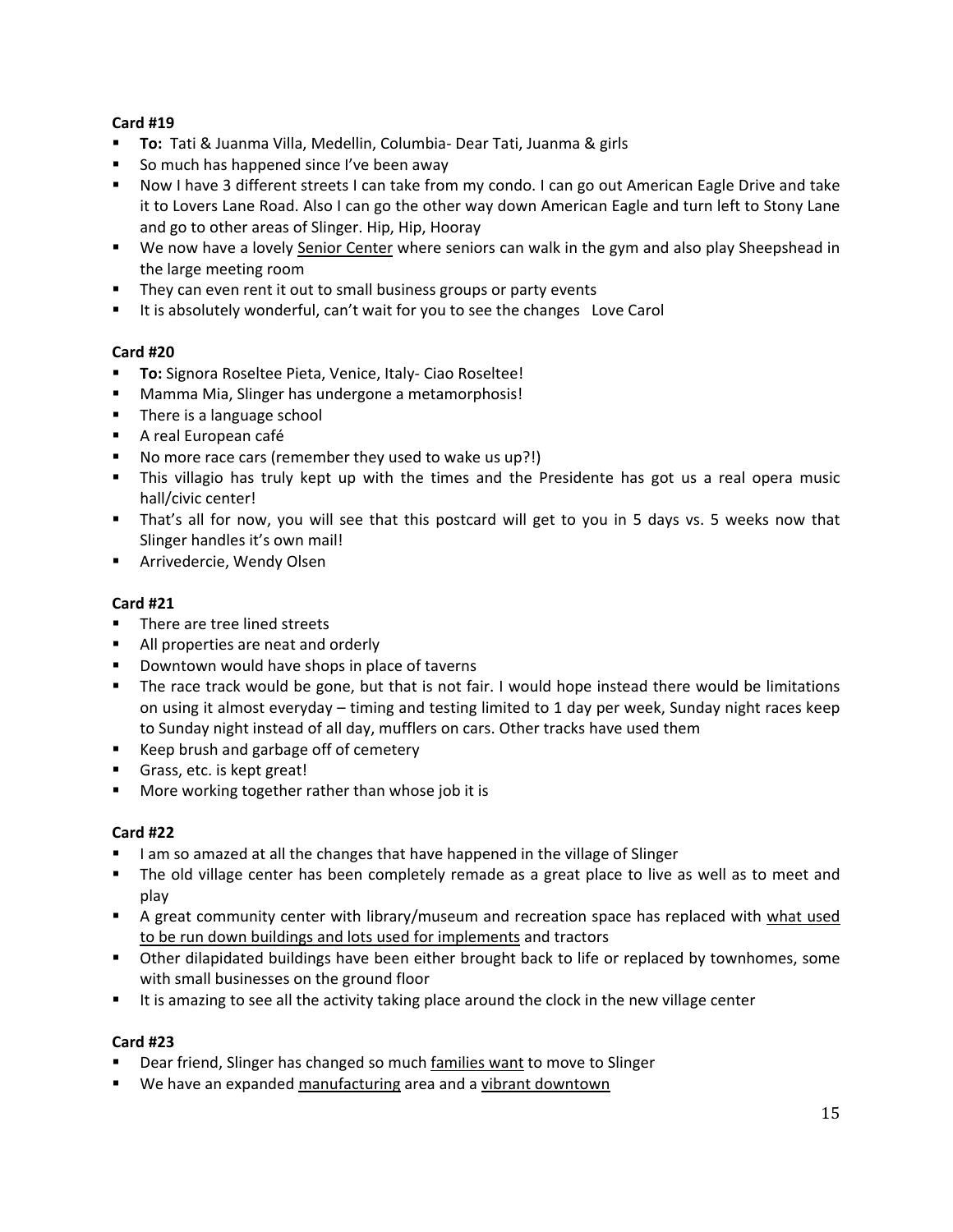- **Schools remain great**
- Young families move here for jobs, recreation, and schools
- Come back and join us

- **To my dear friends**
- I love the tree lined canopies on all the main entry points
- I love the indoor soccer park that is part of the facility
- The Slinger Community Center has indoor activity rooms for meetings, arts and crafts, senior programs
- We biked on the connected recreational trail that goes east through Jackson to Cedarburg, north from Jackson to West Bend, west to Hartford and beyond
- It is awesome that these other outlying trails now connect and run through Slinger
- We find that the families, including children, spend more time in nature and this trail also connects to Pike Lake State Park
- **The speedway has been replaced by a recreational water park, that provides year round tourism and** employment for many
- **There are a couple of hotels nearby**
- There are a couple of wonderful family-style restaurants that serve breakfast, lunch and dinner
- The old town center has shade trees and park benches
- The tax bills are very affordable so that retirees live comfortably and stay here to live
- There is an ice rink at the ski hill now, with skate rentals and a warming house
- **There is very nice park space, spread around the village also**

#### **Card #25**

- **I'm back in Slinger**
- **The downtown has fallen in disrepair but the park has really improved**
- **The ski hill has new owners and it's open again**
- The only thing that hasn't changed is that we are still the home of the World's fastest ¼ mile oval.
- We have Kwik Trip, but still no Walgreens otherwise everything's pretty much the same

#### **Card #26**

- **To:** Gretchen Anderson, Munich Germany‐ Gretchen
- **I** larrived safely to my hometown of Slinger
- **Much to my surprise many things have changed while I was gone**
- Several new buildings and businesses have opened in the industrial park along Hwy 60 & 41
- **This has stimulated new house building and the population has grown**
- The corner of Hwy 60 & 175 is completely refreshed with new clean buildings
- **The village has planted several trees to keep a nice green appearance**

#### **Card #27**

- $\blacksquare$  Industrial park off of 41
- **Spruced up downtown**
- A business organization/chamber was formed

#### **Card #28**

■ Ola!- Wow! The village downtown area is amazing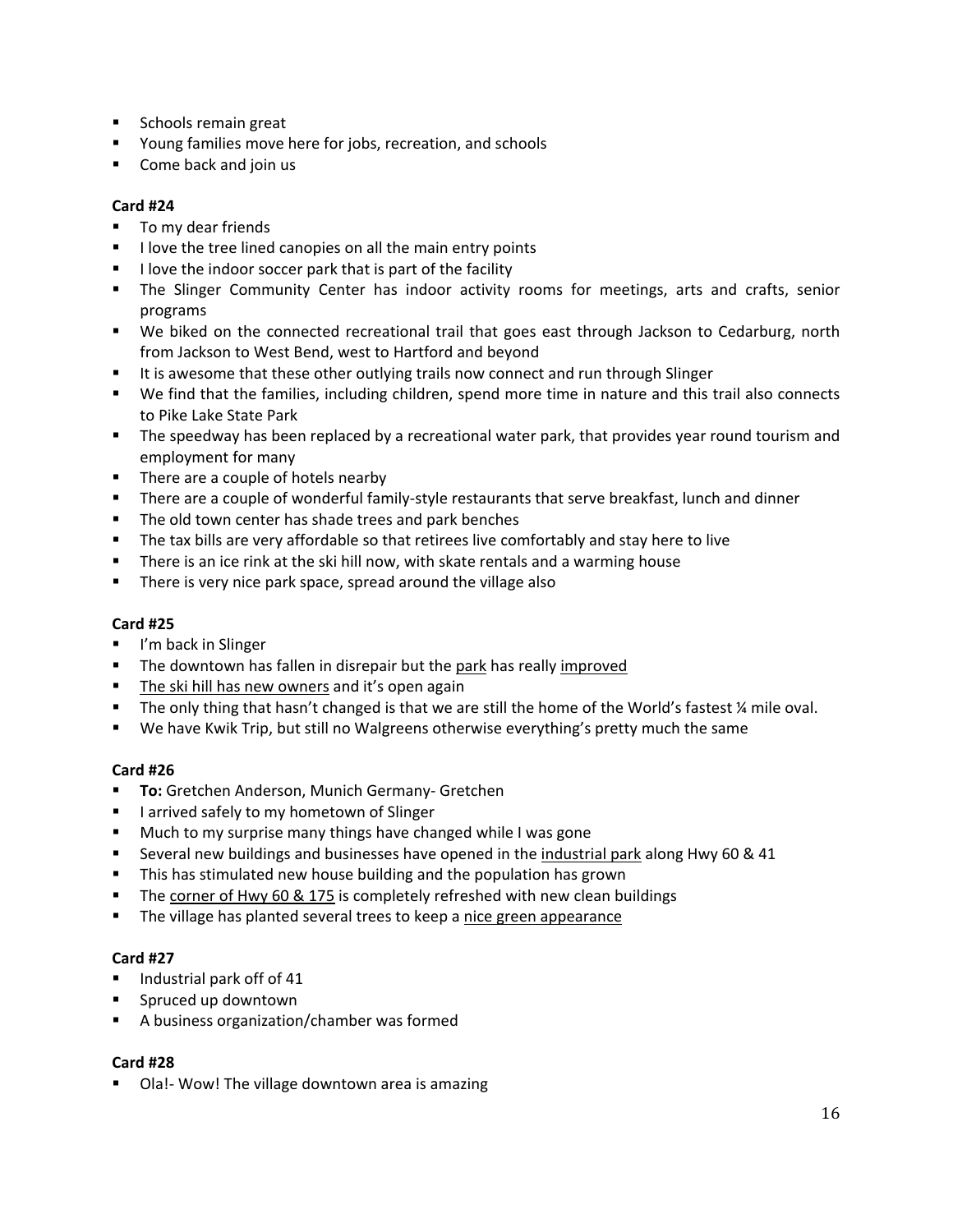- **They removed some buildings to create parking and park sitting areas to support local businesses**
- **People are buzzing around**
- **Dider buildings have been given facelifts and have great curb appeal**
- **I** I think our fathers would be proud

- **To:** Sven Larson, 21 Grieg St., Oslo, Norway- Dear Sven
- **Slinger now has made great progress**
- An industrial/business park that was better than that of Jackson and Hartford and it is on an interstate
- The area has become much more classy, with beautiful big homes where the people from the industrial park can enjoy beautiful surroundings
- The village has re-drawn its boundaries and is becoming the "Village Area", rather than the old railroad junction it was
- In closing, Sven, the weather here is beautiful I wish you were Dave Wolbrink

#### **Card #30**

- The village has finally started to grow and change
- There is a motel by the corner of Hwy 144 and 41 which is wonderful for the ski hill and the race track
- The downtown is now a walking community with coffee shops, mom and pop retail stores, park benches, nice apartments
- The corner of Hwy 60 & 175 has an awesome bike shop/Harley Davidson motorcycle shop with a family restaurant

#### **Card #31**

- Glad to see that Slinger's historic downtown area is finally being redeveloped
- **They have provided grants to restore and redevelop many of the old commercial buildings which are** now housing many local based small businesses
- Also, many of the former run-down homes have been restored and are being occupied again
- Also, a new motel has finally been built and it's busy in the winter months serving the ski hill visitors and busy in the summer with race‐track visitors
- The village also is in the process of developing a new business/office park at the southwest corner of the interchange of interstate 41 and state highway 60 on land that the Slinger School District "contributed" to the village for the villages new business park

- Slinger has grown but maintained its friendly, safe environment
- **The streets are well maintained**
- **The school has kept up with technology changes and changing workforce and job skill training**
- The school has expanded to meet the needs of the community while maintaining high standards of educational excellence
- **The community now has upscale and moderate small businesses**
- Has developed a true destination feel with addition of retail, restaurants, micro-brewery, coffee house, hotels (good quality)
- **Either the school or community offers improved performing arts facility**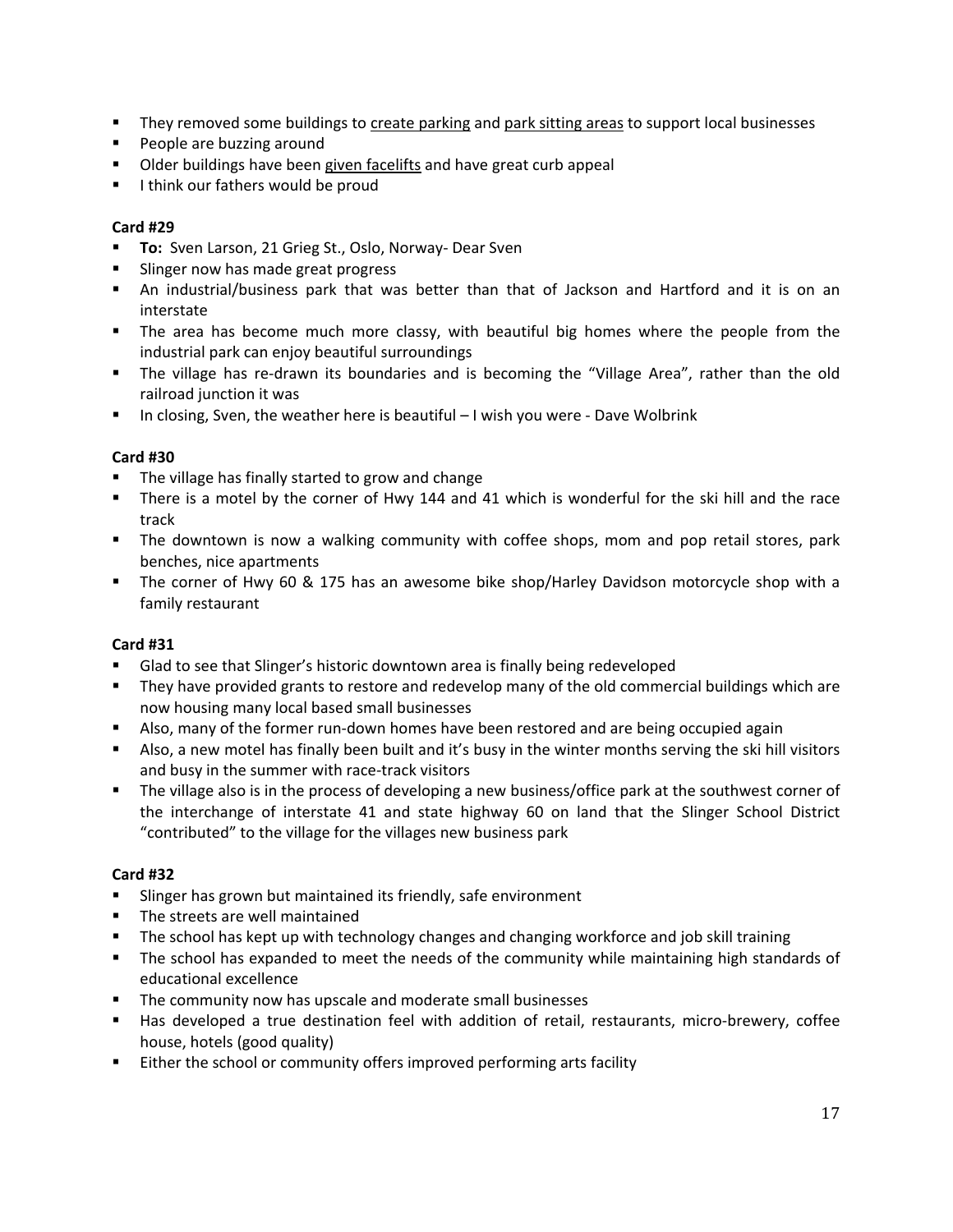- The community has re-aligned space creating residential separated from commercial (currently too mixed together)
- **Slinger is a destination for entertainment, community involvement**
- Lower cost/poor conditioned/closed businesses are cleaned up/torn down to make way for the realignment of residential/commercial
- **Industrial/retail spaces developed**
- **Focus on school development**

- To whom it may concern: It's been a while, but wow, has Slinger changed
- **They have really invested in the look of the town**
- Mature trees have been planted along the roads manicured impeccably
- Those old gross buildings that used to be everywhere have either been torn down and nice places put up, or they've been remodeled
- **There are also nice places to eat here now, the changes to the town have drawn in a different** demographic of people for sure, and in a good way
- They have started using technology in town in unique ways too Smart lighting, etc. they seemed to have invested in the best even though it wasn't the cheapest – almost as if they reinvented the village but money was no object
- **Someone really is managing the village well. Tata**

#### **Card #34**

- **To:** Joe Smith, 310 Main St, London, England- Dear Joe
- Returning to my home town was just amazing
- The village has really grown and the hwy's are a lot bigger than when I left
- However the nice little village feeling is still here
- One negative is that many of my drinking spots have closed down which makes it hard to meet people

#### **Card #35**

- **Since I've been gone the village has undergone a major face lift**
- I'm amazed at how the downtown area has been improved
- The run down buildings have a great new aesthetic appeal
- I am most surprised about how the intersection of Hwy 60 & 175 has been developed
- **The new Walgreens and Target stores are wonderful**
- I am most impressed about the new restaurant base that has also developed in that area.

#### **Card #36**

- **I** lwas thrilled to see the YMCA that was built
- The three new businesses on 60 & 175
- And the renovation of the downtown storefronts that now host businesses
- The hotel and restaurant out on the corner of 60 & 41 is beautiful too

- **U** Vibrant downtown
- Many additional commercial and small businesses
- Overall appearance is clean and well maintained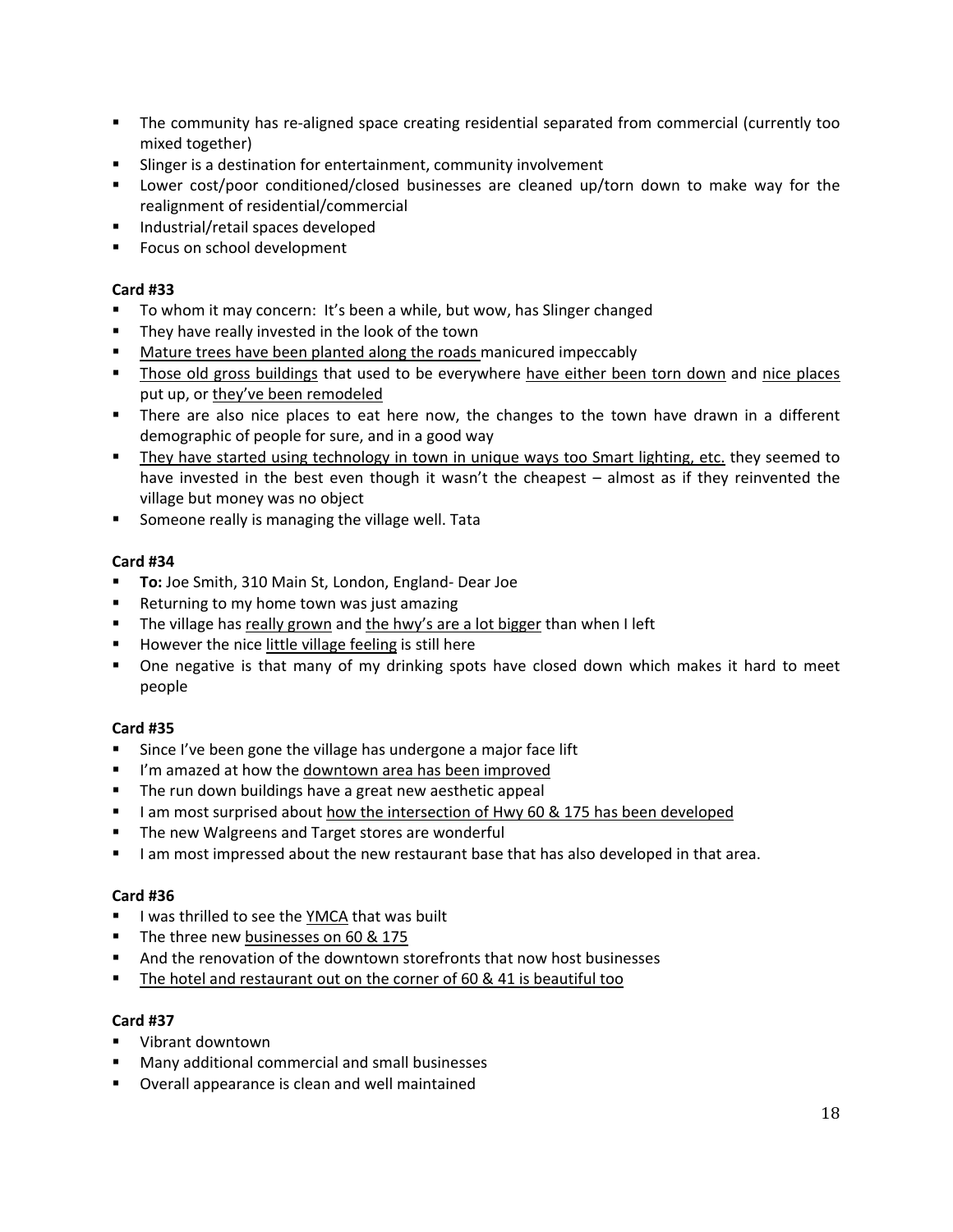It's amazing what they have done since last time I lived in Slinger

#### **Card #38**

- In the past 10 years route 144 through Slinger has improved aesthetically
- The schools have remained a strong asset
- The downtown has remained viable and Slinger House is new
- Wish list: the route in from US 41 on Hwy 60 could be better aesthetically

# APPENDIX D: EVALUATION

#### **38 Responses ~ 38 Participants**

Strongly

Strongly Disagree

1. The presentation increased your understanding of economic and demographic data for Slinge

| סייי~י<br>r | <b>Disagree</b> |           |          | Agree    |
|-------------|-----------------|-----------|----------|----------|
|             |                 |           |          |          |
|             | (5%             | (3%)<br>л | 13 (34%) | 22 (58%) |
|             |                 |           |          |          |

Neutral | Strongly

Neutral | Strongly

Agree

#### **Comments:**

- Great power point presentation of data
- Matt's information provided an excellent platform for the rest of our discussion
- Matt's presentation was very interesting
- **Exercice Extremely useful**
- **The statistics were really interesting and pointed to some good information**
- Highlighted areas that may be future opportunities for the village
- **Well put together**

2. The brainstorming session identified community assets to build upon.

| Comments: |  |
|-----------|--|

- Recommend another community wide session after data is gathered with school board and village boards
- **Excellent process to engage everyone**
- Can the village become an economic zone?
- **Small groups were good idea more discussion**
- **A** community center is desired
- Good brain storming session

3. The brainstorming session identified community limitations to address.

| Strongly        |        | <b>Neutral</b> |          | Strongly |
|-----------------|--------|----------------|----------|----------|
| <b>Disagree</b> |        |                |          | Agree    |
|                 |        |                |          |          |
| 1 (3%)          | 1 (3%) | 1 (3%)         | 18 (47%) | 17 (44%) |

 $1 \mid 2 \mid 3 \mid 4 \mid 5$ 2 (5%) 0 0 15 (39%) 21 (56%)

#### **Comments:**

- Great to hear feedback from all concerned for and take a vested interest in our future
- **Large industry not compatible**
- Small groups were good idea more discussion
- Excellent process to engage everyone